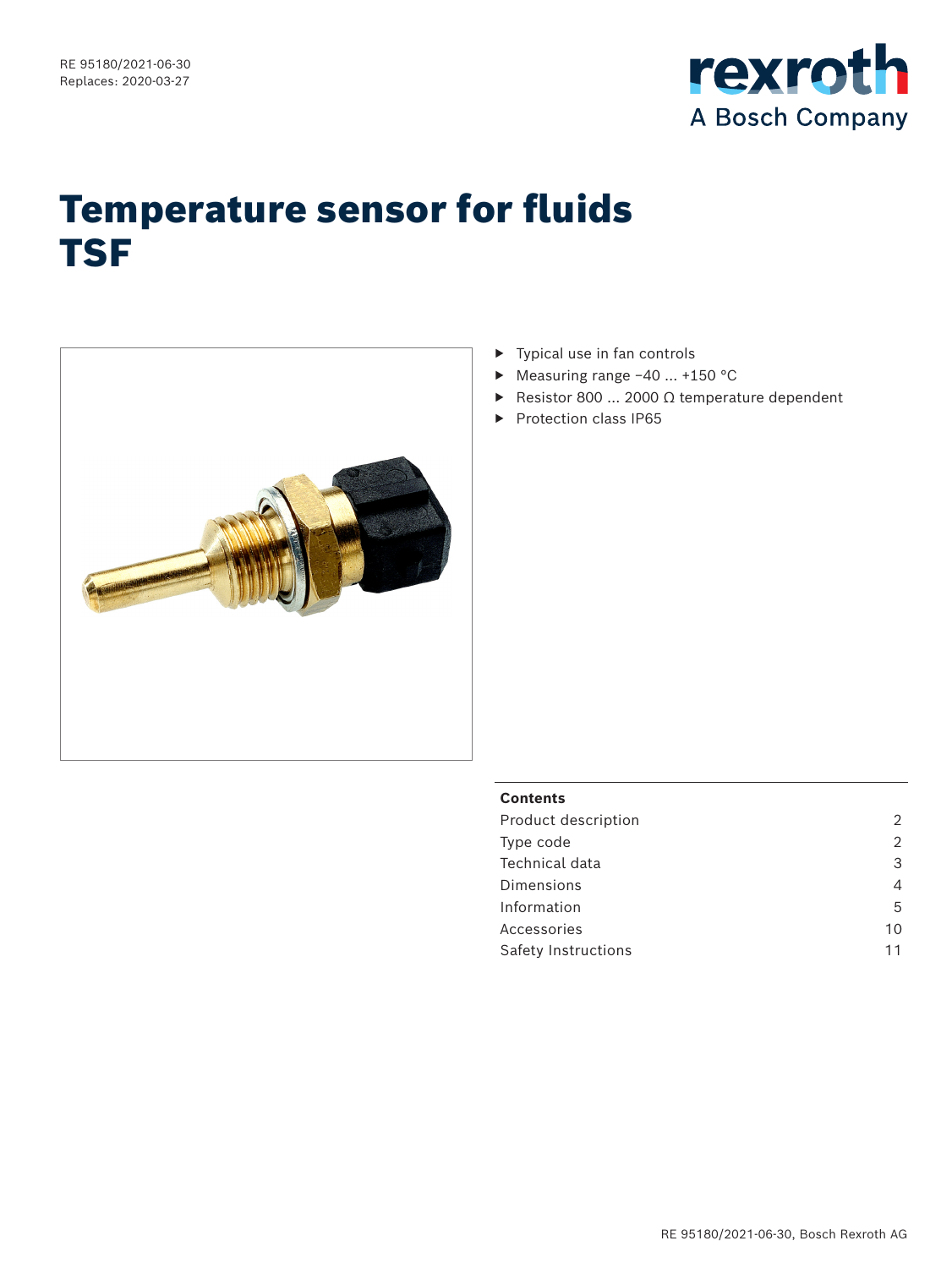### **Product description**

The sensor comprises a PTC nickel thin-film resistor, which is evaporated onto a ceramic carrier substrate in a meandering pattern. Installed in a metallic radiator housing, it is used to measure the temperature of fluids. Its resistance behavior is almost linear.

### **Type code**

| <b>Designation</b>               | <b>Ordering No.</b> |  |  |
|----------------------------------|---------------------|--|--|
| TEMPERATURE SENSOR <sup>1)</sup> | 0.538.009.252       |  |  |

The mating connector is not included in the scope of delivery. This can be supplied by Bosch Rexroth on request (see Chapter "Accessories")

<sup>1)</sup> Without connector set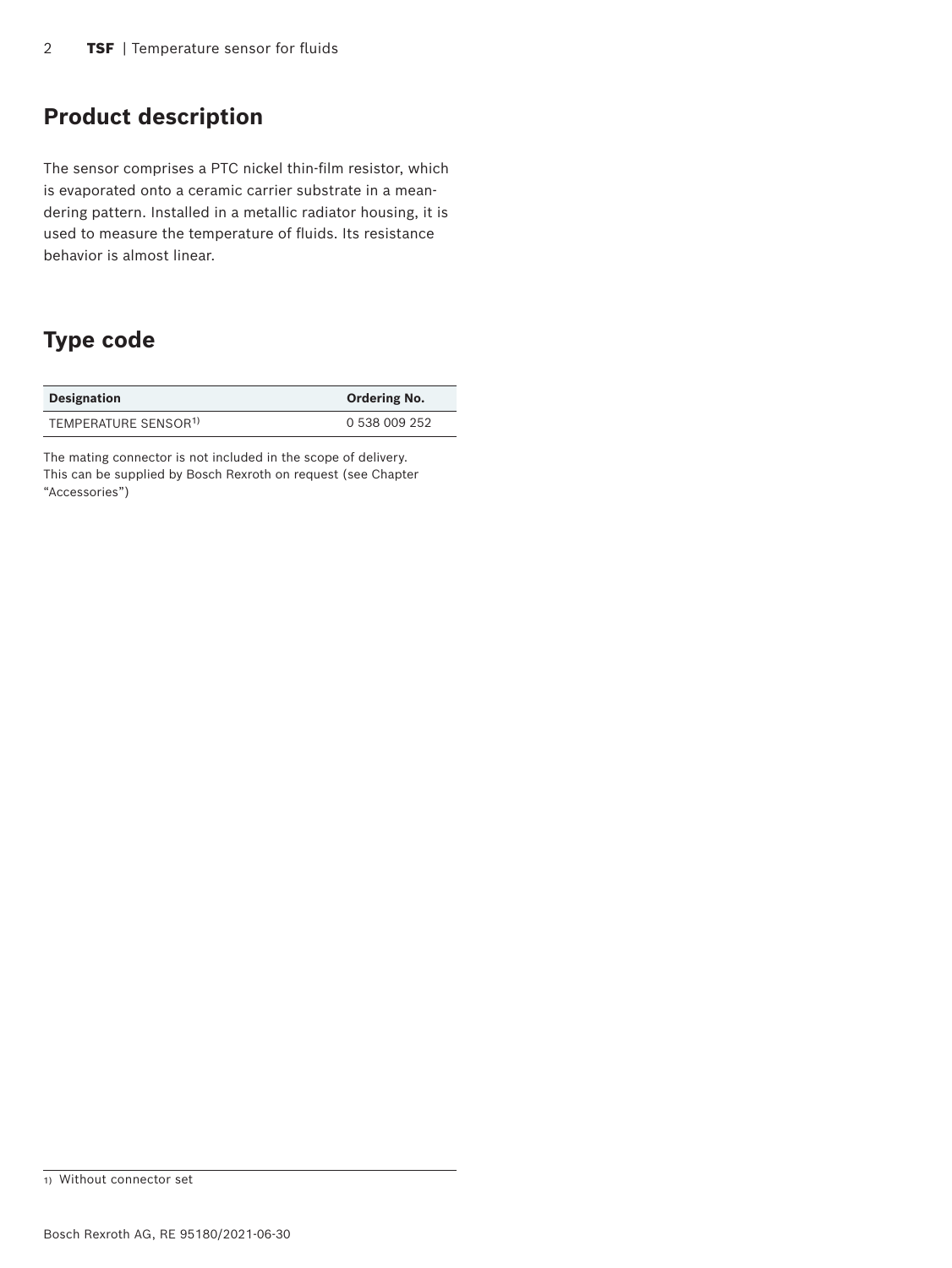## **Technical data**

| <b>Type</b>                                    |                   | <b>TSF</b>                                                                                                                                     |
|------------------------------------------------|-------------------|------------------------------------------------------------------------------------------------------------------------------------------------|
| Measuring range                                |                   | $-40$ 150 °C                                                                                                                                   |
| Maximum pressure                               |                   | 150 bar                                                                                                                                        |
| Resistor                                       | at $0 °C$         | $1000 \Omega$                                                                                                                                  |
| Tolerance <sup>1)</sup>                        | at 20 $\degree$ C | ±0.5 K corresponds to ±0.3% of R20                                                                                                             |
|                                                | at 100 °C         | $\pm 1.1$ K corresponds to $\pm 0.5$ % of R100                                                                                                 |
| Maximum permissible current                    |                   | 5 <sub>mA</sub>                                                                                                                                |
| Time constant (in standing water)              |                   | 11 <sub>s</sub>                                                                                                                                |
| Delay                                          |                   | 1 <sub>s</sub>                                                                                                                                 |
| Vibration resistance                           |                   | 40 <sub>g</sub>                                                                                                                                |
| Type of protection                             |                   | IP 65 with the connector plugged in                                                                                                            |
| Plug connection                                |                   | Jet connector, 2-pin                                                                                                                           |
| Screw thread                                   |                   | $M14 \times 1.5$                                                                                                                               |
| Material                                       |                   | Brass and plastic                                                                                                                              |
| <b>ROHS</b>                                    |                   | EU-RoHS2-compliant                                                                                                                             |
| Maximum storage period from manufacturing date |                   | 2 years at relative humidity 40  70 % and storage temperature $-20$ +50 °C,<br>no storage with substances that emit aggressive steams or dusts |



### **Temperature / resistance data**

| Temperature t   | °C | $-40$  | $-30$  | $-25$  | $-20$  | $-15$  | $-10$  | $-5$   | $\mathbf 0$ | 5      | 10     |
|-----------------|----|--------|--------|--------|--------|--------|--------|--------|-------------|--------|--------|
| Resistor $R$    | Ω  | 791.0  | 841.5  | 867.0  | 893.0  | 919.2  | 945.8  | 972.7  | 1000.0      | 1027.6 | 1055.5 |
| Temperature t   | °C | 15     | 20     | 25     | 30     | 35     | 40     | 45     | 50          | 55     | 60     |
| Resistor R      | Ω  | 1083.8 | 1112.4 | 1141.3 | 1170.6 | 1200.2 | 1230.1 | 1260.4 | 1291.1      | 1322.0 | 1353.4 |
| Temperature $t$ | °C | 65     | 70     | 75     | 80     | 85     | 90     | 95     | 100         | 105    | 110    |
| Resistor R      | Ω  | 1385.1 | 1417.2 | 1449.7 | 1482.5 | 1515.7 | 1549.4 | 1583.4 | 1617.8      | 1652.7 | 1687.9 |
| Temperature t   | °C | 115    | 120    | 125    | 130    | 135    | 140    | 145    |             |        |        |
| Resistor $R$    | Ω  | 1723.6 | 1759.8 | 1796.4 | 1833.4 | 1871.0 | 1909.0 | 1947.5 |             |        |        |

1) To determine tolerances at other temperatures, the formula applies: Tolerance =  $0.4 + 0.007 \times$  temperature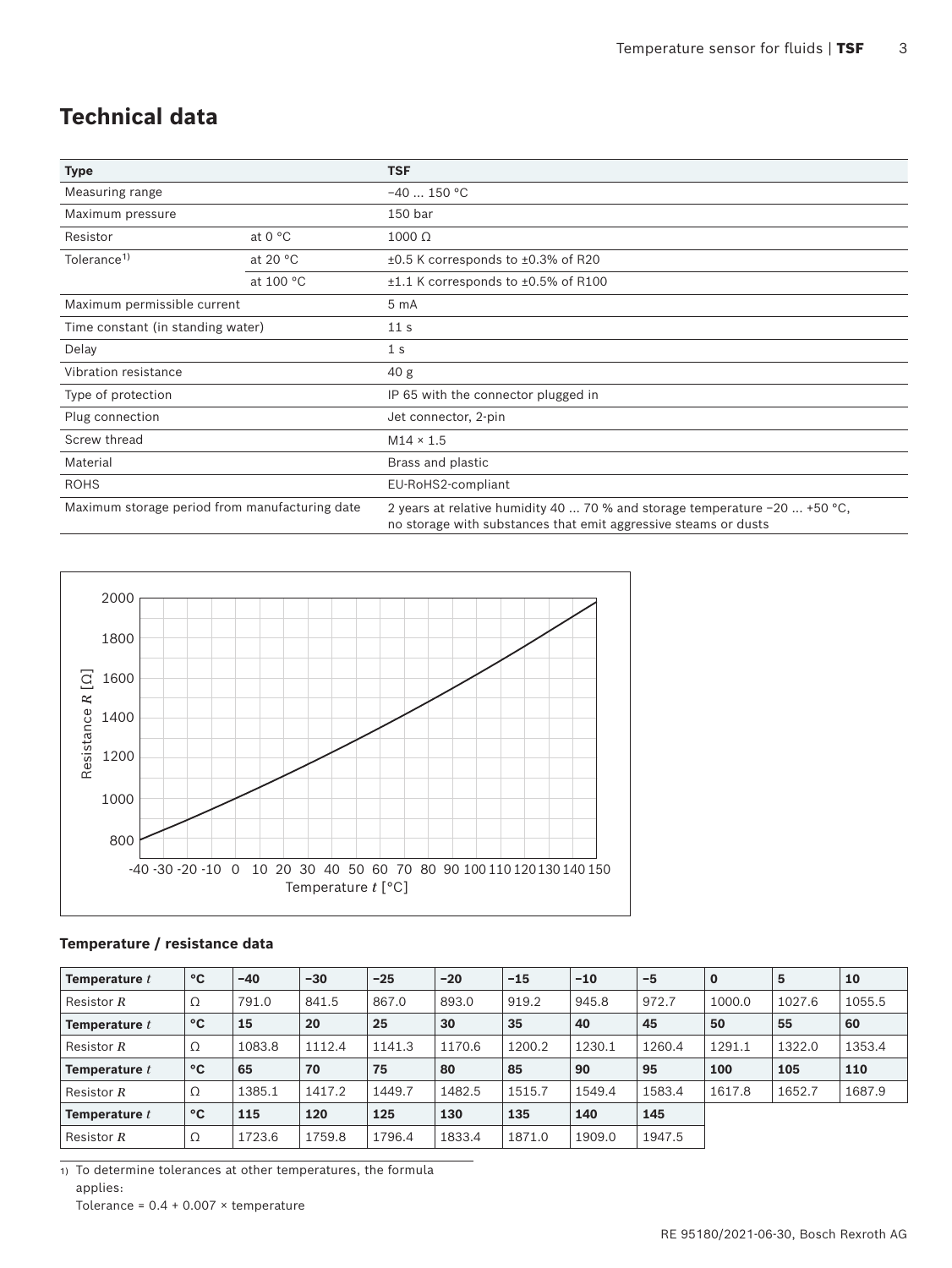### **Dimensions**

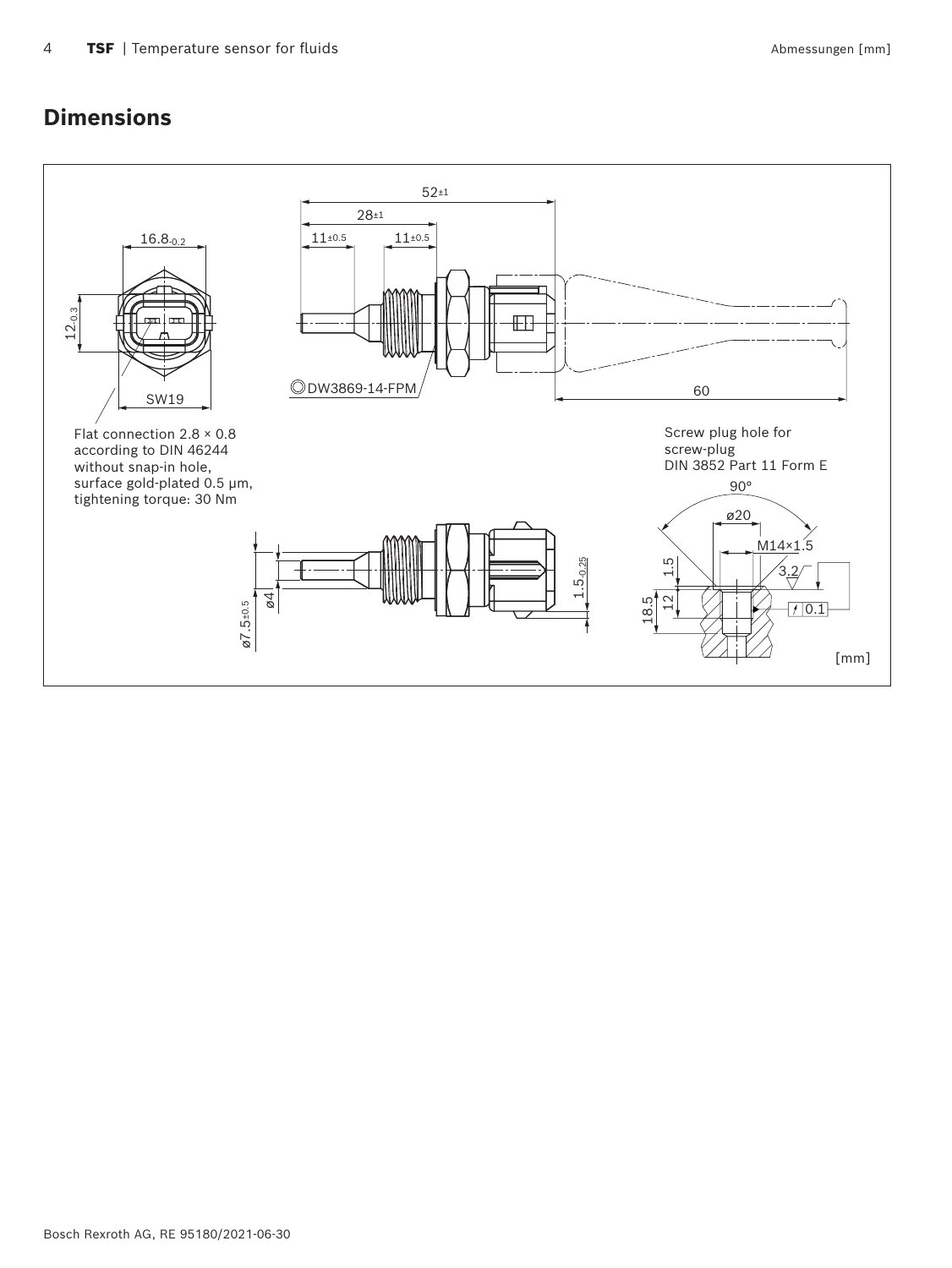# **Information**

### **Manufacturer confirmation of MTTF**<sub>D</sub> values

The component was developed and series produced before the validity of the currently applicable machinery directive 2006/42/EC and the harmonized EN ISO 13849 standard.

The component is not a safety component in the sense of machinery directive 2006/42/EC and has not been developed according to ISO 13849:2008.

The MTTF $_D$  value was determined according to field experience.

The MTTF $<sub>D</sub>$  value of 455.58 is determined for 8760 hours</sub> of continuous operation in a temperature range of −40 … 150 °C.

### **Rating of the safety principles based on DIN EN ISO 13849-2:2013-2**

List of the safety principles that must be taken into account in the higher-level system.

| <b>General safety principles</b>                                                                        | <b>Comment A1</b>                                                                                                                                                                                                                                                                                                                                                                                                                                                                                         | <b>Methods applied for development</b>                                                                                            |  |
|---------------------------------------------------------------------------------------------------------|-----------------------------------------------------------------------------------------------------------------------------------------------------------------------------------------------------------------------------------------------------------------------------------------------------------------------------------------------------------------------------------------------------------------------------------------------------------------------------------------------------------|-----------------------------------------------------------------------------------------------------------------------------------|--|
| Use of suitable materials and appropriate ma-<br>nufacturing processes                                  | Selection of the materials, manufacturing and<br>Materials used are specified in the data sheet.<br>treatment processes taking into considerati-<br>The system operator must ensure correct<br>on, e.g. tension, durability, elasticity, friction,<br>selection.<br>wear, corrosion, temperature.                                                                                                                                                                                                         |                                                                                                                                   |  |
| Correct sizing and configuration                                                                        | Accounting for e.g. tension, expansion, fati-<br>gue, surface roughness, tolerances, snagging,<br>manufacturing processes.                                                                                                                                                                                                                                                                                                                                                                                | Selected dimensions and configuration are<br>specified in the data sheet. The system opera-<br>tor must ensure correct selection. |  |
| Suitable selection, combination, arrangement,<br>assembly and installation of the components/<br>system | Consideration of the manufacturer's applica-<br>tion instructions, e.g. catalog sheets, instal-<br>lation instructions, specifications, as well as<br>application of proven technical experience<br>with similar components/systems.                                                                                                                                                                                                                                                                      | The components of the sensor are matched<br>to one another with regard to geometry and<br>materials.                              |  |
| Application of the principle of energy sepa-<br>ration                                                  | Safe state is achieved by disconnecting from<br>energy. See authoritative shutdown procedu-<br>re in ISO 12100:2010, 6.2.11.3.<br>Energy is required to initiate movement in a<br>mechanism. See authoritative start-up proce-<br>dure in ISO 12100:2010, 6.2.11.3.<br>Accounting for various operating states,<br>e.g. operating mode, maintenance mode.<br>IMPORTANT - This principle should not be<br>applied if a loss of power would cause a ha-<br>zard, e.g. loss of clamping force releases tool. | Since the sensor is a passive component, it<br>is supplied with current from the higher-level<br>electronics.                     |  |
| Adequate mounting                                                                                       | Manufacturer's application instructions must<br>be observed when using screw locks. An<br>appropriate torque limitation method can<br>be used to prevent excessive stress and to<br>achieve adequate resistance to prevent the<br>connection from loosening.                                                                                                                                                                                                                                              | The correct mounting is specified in the data<br>sheet (max. 30 Nm) and must be ensured by<br>the system operator.                |  |
| Limitation of the generation and/or transmis-<br>sion of force and like parameters                      | Examples include shear pin, shear plate, tor-<br>que limiting coupler.<br>IMPORTANT - This principle should not be<br>applied if the continued integrity of the<br>components is essential for maintaining the<br>necessary level of control.                                                                                                                                                                                                                                                             | Not applicable to the temperature sensor<br>$(N/A)$ .                                                                             |  |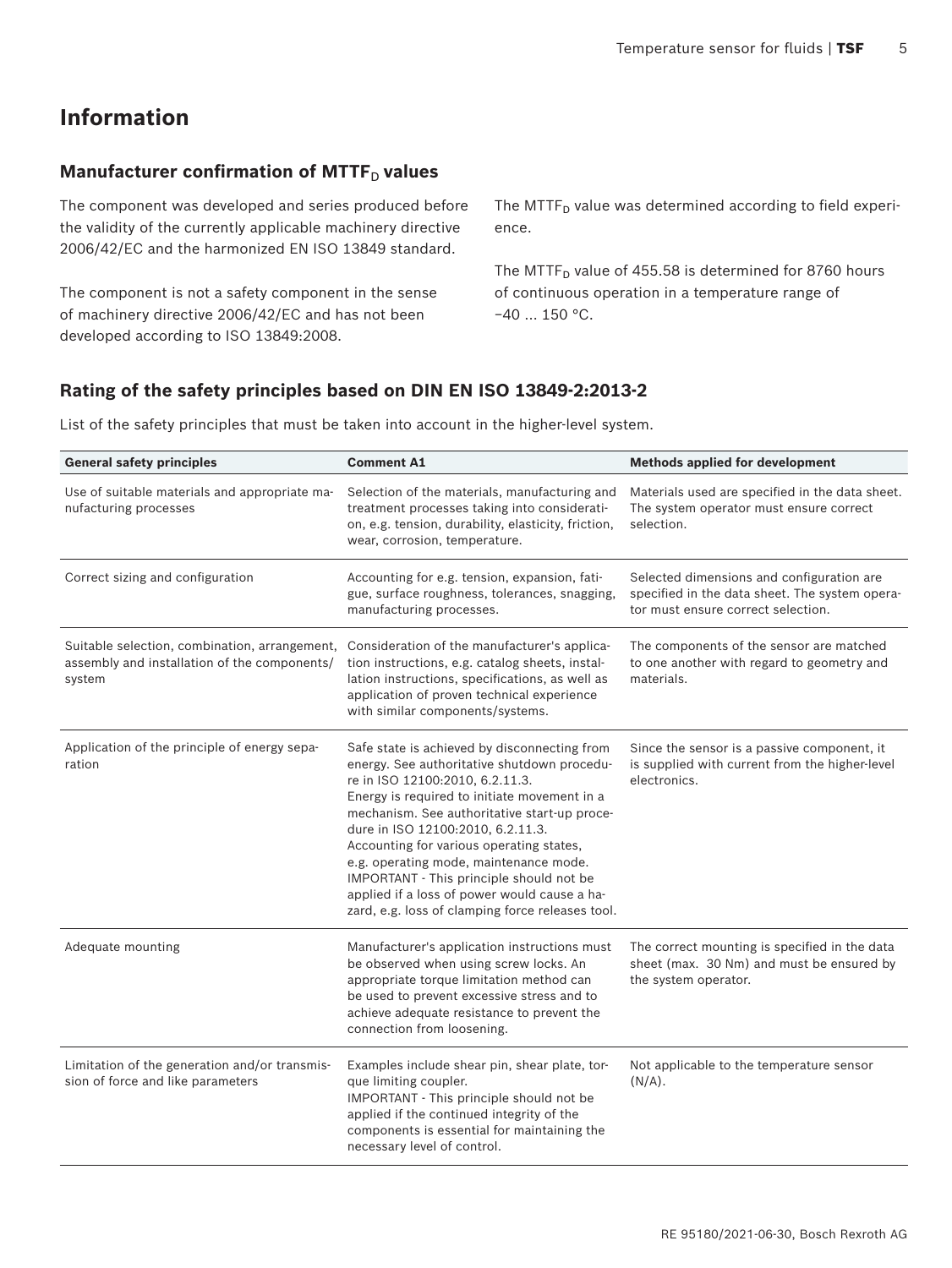| <b>General safety principles</b>                         | <b>Comment A1</b>                                                                                                                                                                                                                                                                                                                                                                                                       | <b>Methods applied for development</b>                                                                      |  |
|----------------------------------------------------------|-------------------------------------------------------------------------------------------------------------------------------------------------------------------------------------------------------------------------------------------------------------------------------------------------------------------------------------------------------------------------------------------------------------------------|-------------------------------------------------------------------------------------------------------------|--|
| Limitation of the range of environmental pa-<br>rameters | Temperature, air humidity and contamination<br>at the installation location are examples of<br>these parameters. See ISO 13849-2:2003,<br>Section 10 and the manufacturer's application<br>instructions.                                                                                                                                                                                                                | The operating temperature / ambient tem-<br>perature is specified in the data sheet and is<br>$-40$ 150 °C. |  |
| Limitation of speed and similar parameters               | Observe the speed, acceleration and decele-<br>ration that are required by the application.                                                                                                                                                                                                                                                                                                                             | Not applicable to the temperature sensor<br>$(N/A)$ .                                                       |  |
| Adequate reaction time                                   | Observance of, e.g. reduction of spring force,<br>friction, lubrication, temperature, inertia du-<br>ring acceleration and deceleration, combinati- $t05 = 1.2$ sec / $t09 = 3.2$ sec.<br>on of tolerances.                                                                                                                                                                                                             | Response times are specified in the<br>data sheet. Response times in water                                  |  |
| Protection against unexpected start-up                   | Accounting for unexpected start-up caused<br>by stored energy and after reestablishment of<br>energy supply for different operating states,<br>such as operating mode, maintenance mode,<br>etc.<br>A special mechanism for discharging stored<br>energy may be necessary.<br>Special applications, e.g., for saving energy<br>for clamping device or for ensuring of a positi-<br>on have to be considered separately. | Not applicable to the temperature sensor<br>$(N/A)$ .                                                       |  |
| Simplification                                           | Avoidance of unnecessary components in saf-<br>ety-related systems.                                                                                                                                                                                                                                                                                                                                                     | Not applicable to the temperature sensor<br>$(N/A)$ .                                                       |  |
| Isolation                                                | Isolation of safety-related functions from<br>other functions.                                                                                                                                                                                                                                                                                                                                                          | The temperature sensor only has one function<br>(Temperature measurement).                                  |  |
| Adequate lubrication                                     | Observance of the necessity of lubrication<br>mechanisms, specifications on lubricants and<br>lubrication intervals.                                                                                                                                                                                                                                                                                                    | Not applicable to the temperature sensor<br>$(N/A)$ .                                                       |  |
| Adequate protection to keep out fluids and<br>dust       | Observance of IP type of protection<br>(see IEC 60529).                                                                                                                                                                                                                                                                                                                                                                 | Qualification with identical versions.                                                                      |  |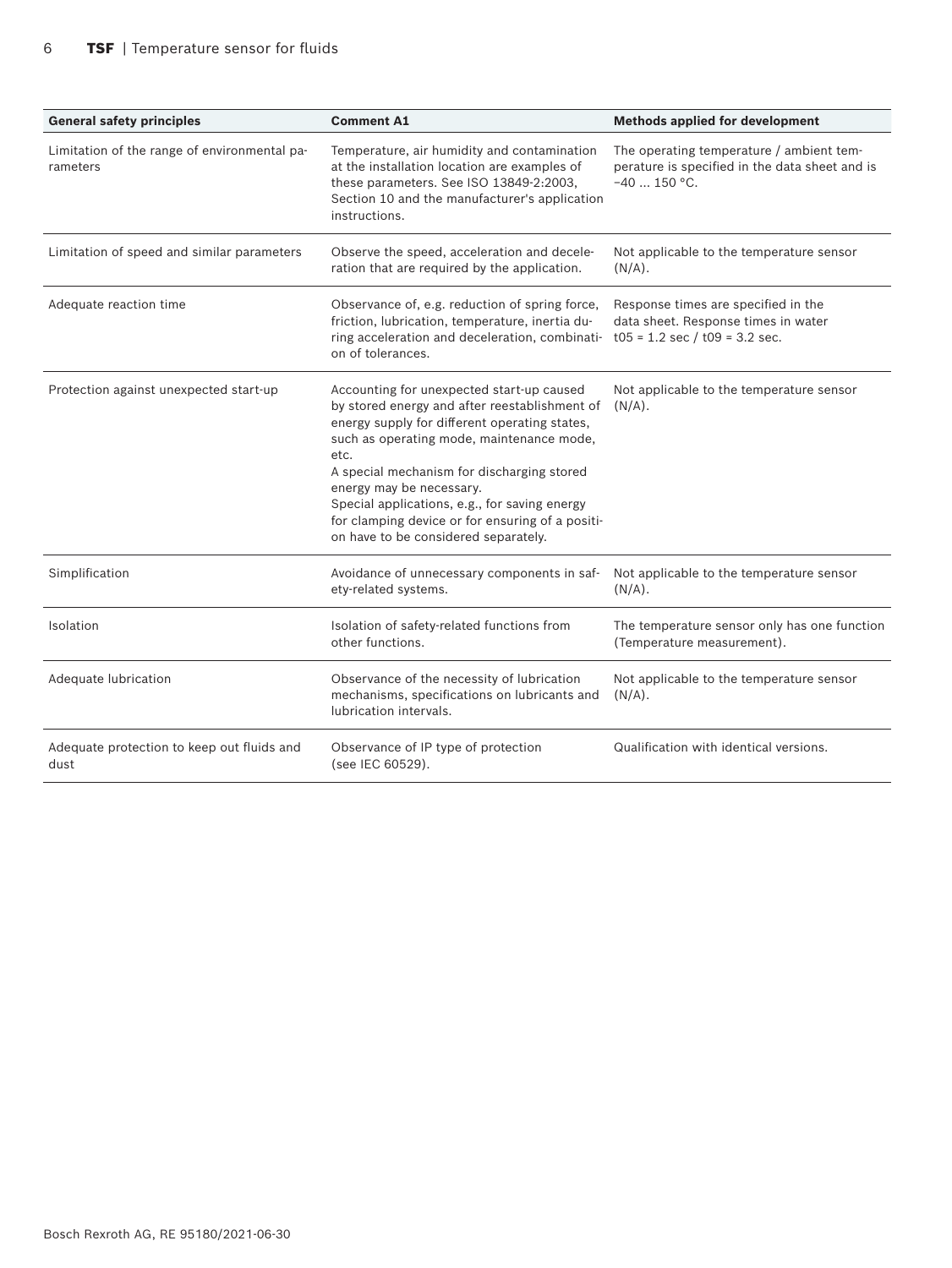| <b>Well-tried safety principles</b>                                                                                                  | <b>Comment A2</b>                                                                                                                                                                                                                                                                                                     | <b>Methods applied for development</b>                                                               |
|--------------------------------------------------------------------------------------------------------------------------------------|-----------------------------------------------------------------------------------------------------------------------------------------------------------------------------------------------------------------------------------------------------------------------------------------------------------------------|------------------------------------------------------------------------------------------------------|
| Use of carefully selected materials and manu-<br>facturing processes                                                                 | The selected material is indicated in the<br>Selection of suitable materials for the appli-<br>cation, as well as appropriate manufacturing<br>customer drawing; the system operator must<br>and treatment processes.<br>make sure that the material is suitable.                                                     |                                                                                                      |
| Use of components with defined failure be-<br>havior                                                                                 | The predominant failure behavior of a compo-<br>nent is known in advance and is consistent.<br>See ISO 12100:2010, 6.2.12.3.                                                                                                                                                                                          | Not applicable to the temperature sensor<br>$(N/A)$ .                                                |
| Oversizing/ safety factor                                                                                                            | The safety factors specified in the standards<br>or based on experience with safety-related<br>applications should be applied.                                                                                                                                                                                        | Not applicable to the temperature sensor<br>$(N/A)$ .                                                |
| Secured position                                                                                                                     | The mobile element of the component is me-<br>chanically held in a secure position (friction<br>alone is insufficient). The application of force<br>is required for movement out of the secured<br>position.                                                                                                          | Not applicable to the temperature sensor<br>$(N/A)$ .                                                |
| Increased OUT force                                                                                                                  | A safe position/safe state is achieved by in-<br>creasing the OUT force in relation to the IN<br>force.                                                                                                                                                                                                               | Not applicable to the temperature sensor<br>$(N/A)$ .                                                |
| Careful selection, combination, arrangement,<br>assembly and installation of the components/<br>systems for the relevant application |                                                                                                                                                                                                                                                                                                                       | The components of the sensor are matched<br>to one another with regard to geometry and<br>materials. |
| Careful selection of the mounting type for<br>each application                                                                       | Avoidance of mounting by friction only.                                                                                                                                                                                                                                                                               | Mounting the sensor with M14 x 1.5 screw<br>thread (friction) (see customer drawing).                |
| Positive mechanical action                                                                                                           | In order to achieve positive mechanical ac-<br>tion, all mechanical moving parts necessary<br>for performing the safety function must also<br>move connected components, e.g. a trip that<br>directly opens the contacts of an electric<br>switch instead of a spring-based connection<br>(see SO 12100:2010, 6.2.5). | Not applicable to the temperature sensor<br>$(N/A)$ .                                                |
| Multiplication of parts                                                                                                              | Reduction in the impact of failures by using<br>several parts of the same type that act in pa-<br>rallel, e.g., the failure of one of many springs<br>does not result in a hazardous state.                                                                                                                           | Not applicable to the temperature sensor<br>$(N/A)$ .                                                |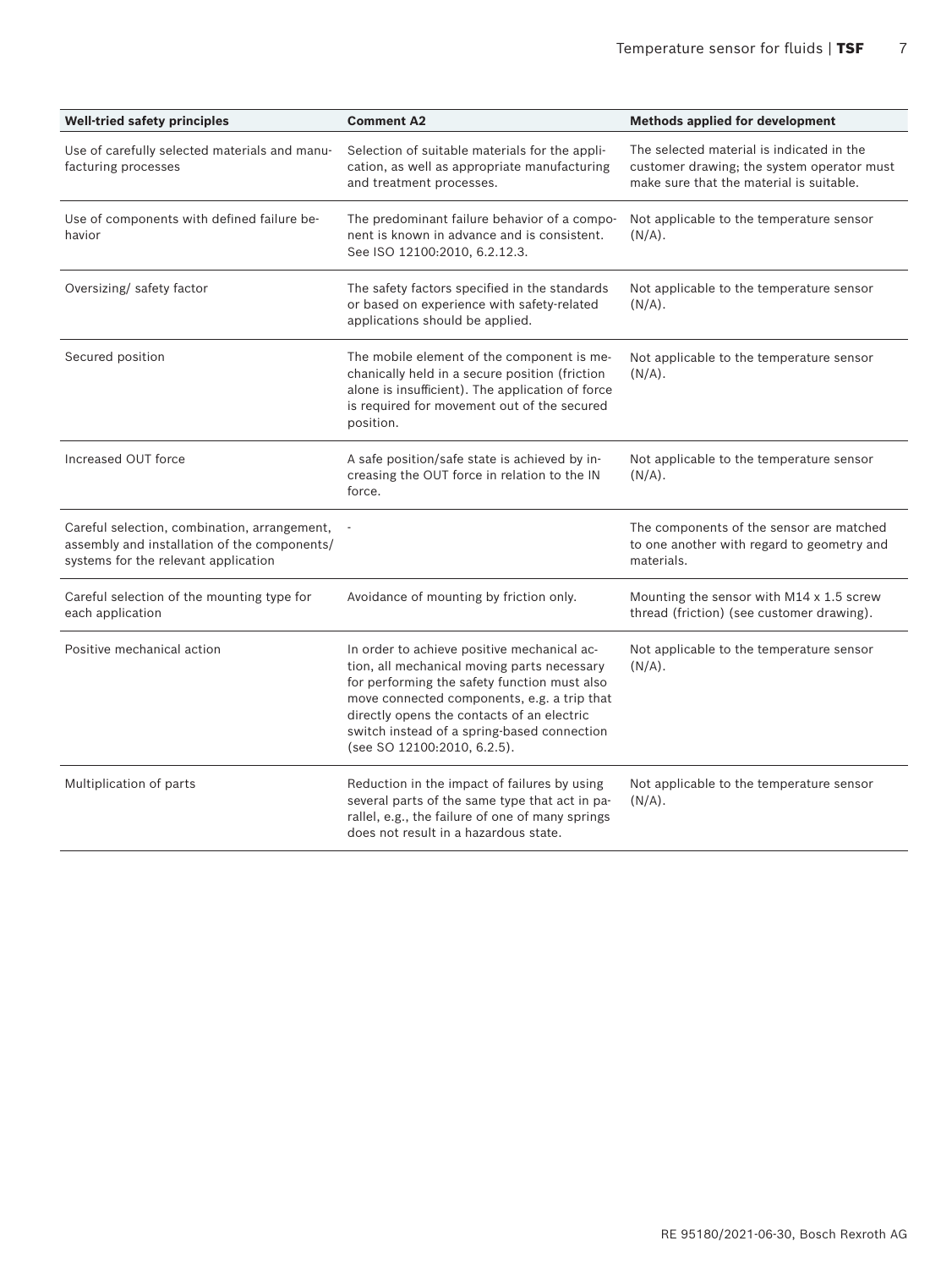| <b>Well-tried safety principles</b>                     | <b>Comment A2</b>                                                                                                                                                                                                                                                                                                                                                                                                                                                                                                                                                                                                                                                                                                                                                                                                                                                                                                                        | <b>Methods applied for development</b>                                                                      |
|---------------------------------------------------------|------------------------------------------------------------------------------------------------------------------------------------------------------------------------------------------------------------------------------------------------------------------------------------------------------------------------------------------------------------------------------------------------------------------------------------------------------------------------------------------------------------------------------------------------------------------------------------------------------------------------------------------------------------------------------------------------------------------------------------------------------------------------------------------------------------------------------------------------------------------------------------------------------------------------------------------|-------------------------------------------------------------------------------------------------------------|
| Use of proven springs                                   | A proven spring requires:<br>the use of carefully selected materials,<br>manufacturing processes (e. g. static and<br>dynamic setting before use) and treatment<br>processes (e. g. rolling and shot-blasting)<br>a sufficient guide for the spring<br>a sufficient safety factor for continuous use<br>(i. e. high probability of no breakage)<br>Proven compression springs can also be desi-<br>gned with:<br>the use of carefully selected materials,<br>manufacturing processes (e. g. static and<br>dynamic setting before use) and treatment<br>processes (e.g. rolling and shot-blasting)<br>a sufficient guide for the spring<br>a distance between the coils for unloaded<br>springs that is smaller than the wire diameter<br>sufficient force maintained after breakage<br>or after several breakages (i. e. breakage/<br>breakages does/do not result in a hazardous<br>state).<br>NOTE: Compression springs are preferred. | Not applicable to the temperature sensor<br>$(N/A)$ .                                                       |
| Reduced range of speed and similar parame-<br>ters      | Setting the required limitation depending on<br>experience and the respective application.<br>Examples include shear pin, shear plate and<br>torque limiting coupler.<br>IMPORTANT - This principle should not be<br>applied if the continued integrity of the<br>components is essential for maintaining the<br>necessary level of control.                                                                                                                                                                                                                                                                                                                                                                                                                                                                                                                                                                                             | Not applicable to the temperature sensor<br>$(N/A)$ .                                                       |
| Reduced speed range and similar parameters              | Set the required limitation depending ac-<br>cording to experience and the respective<br>application. Examples include centrifugal go-<br>vernor, secure monitoring of speed and travel<br>limitation.                                                                                                                                                                                                                                                                                                                                                                                                                                                                                                                                                                                                                                                                                                                                   | Not applicable to the temperature sensor<br>$(N/A)$ .                                                       |
| Reduced environmental parameters range                  | Determining the necessary limitations. Ex-<br>amples are temperature, air humidity and<br>contamination during installation.<br>ISO 13849-2:2003, observe section 10 and<br>the manufacturer's application instructions.                                                                                                                                                                                                                                                                                                                                                                                                                                                                                                                                                                                                                                                                                                                 | The operating temperature / ambient tem-<br>perature is specified in the data sheet and is<br>$-40$ 150 °C. |
| Reduced reaction time range, hysteresis limit-<br>ation | Determination of the necessary limitations.<br>Observance of, e. g. reduction of spring force,<br>friction, lubrication, temperature, inertia du-<br>ring acceleration and deceleration, combinati-<br>on of tolerances.                                                                                                                                                                                                                                                                                                                                                                                                                                                                                                                                                                                                                                                                                                                 | Not applicable to the temperature sensor<br>$(N/A)$ .                                                       |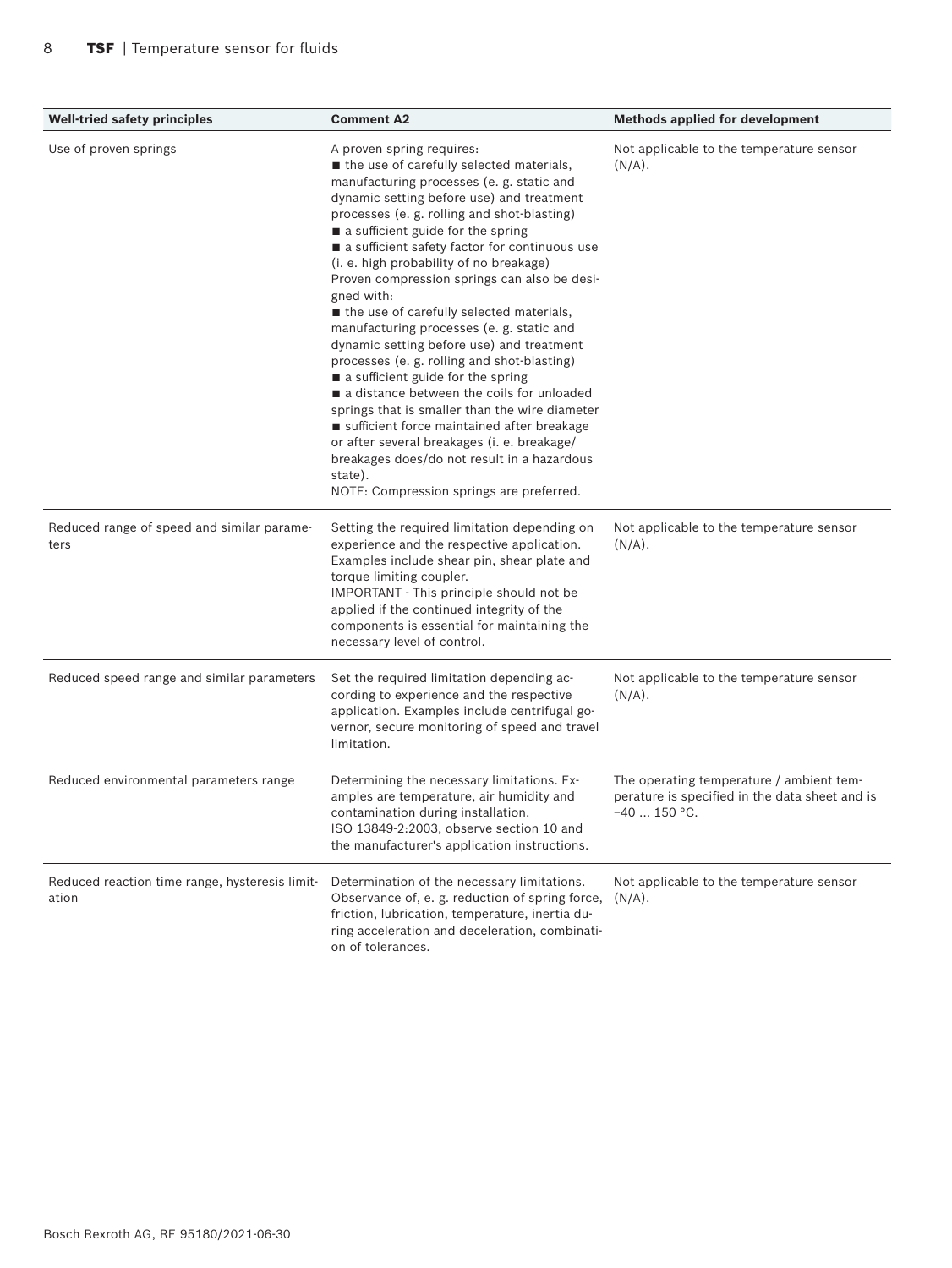### **Service and maintenance works**

The following inspections and tests are recommended in certain time intervals:

- $\blacktriangleright$  Every 12 months, the isolation resistance of the measuring circuit to the protection fitting has to be measured (in case of several measuring circuits, the insulation test is also to be carried out between the individual measuring circuits). The minimum isolation resistance at room temperature should be 100 MΩ at 100 V.
- ▶ Damage and corrosion at thermometer protective pipes
- ▶ Corrosion and correct seat at contacts and terminals of line connections
- $\blacktriangleright$  Seals of connection heads at line ducts
- ▶ Interruptions by "knocking" at the thermometer/measuring insert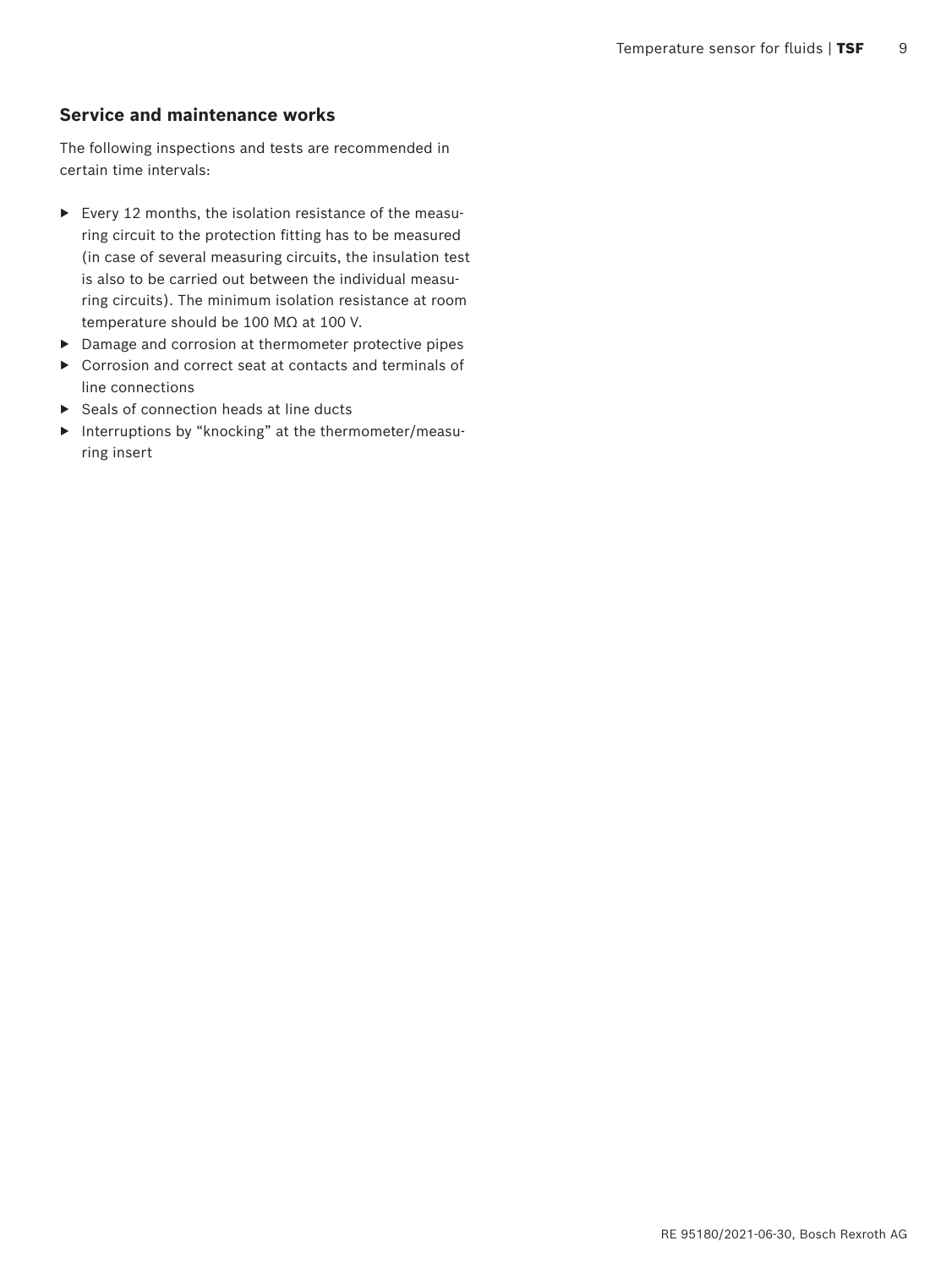## **Accessories**

### **Mating connector (connector set)**

| Material number Connector set |                                                                                                                                                                                                                                                |
|-------------------------------|------------------------------------------------------------------------------------------------------------------------------------------------------------------------------------------------------------------------------------------------|
| R917000516                    | comprising:<br>1 x connector housing (Bosch-Material number 1928402571)<br>2 x contact (Tyco Electronics number 929 939-3)<br>1 x protective cap (Bosch-Material number 1280703031)<br>2 x single-wire seal (Tyco Electronics number 828904-1) |

The mating connector is not included in the scope of delivery. This can be supplied by Bosch Rexroth on request.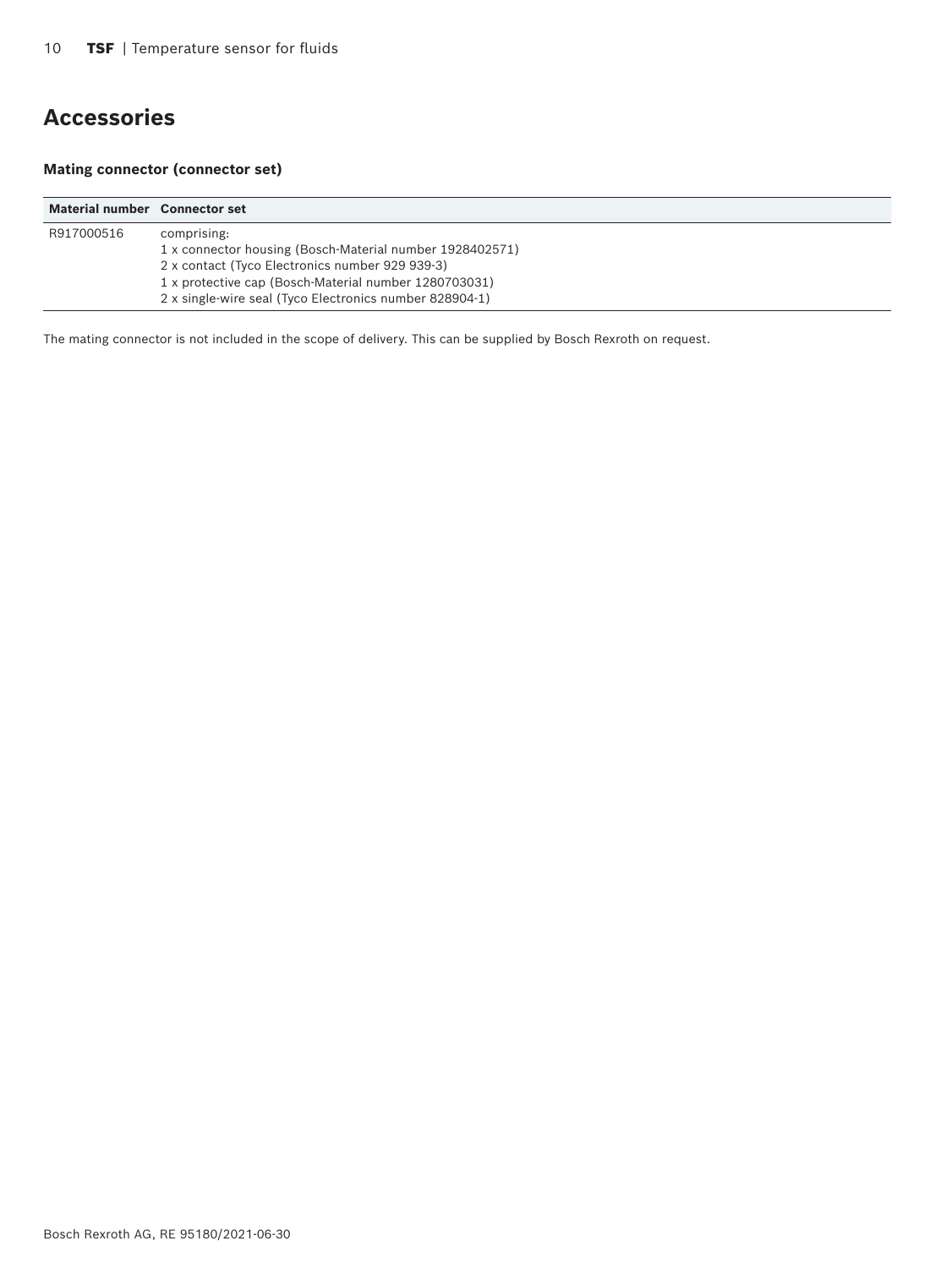## **Safety Instructions**

### **General instructions**

- $\triangleright$  Before finalizing your design, request a binding installation drawing.
- $\triangleright$  The proposed circuits do not imply any technical liability for the system on the part of Bosch Rexroth.
- $\triangleright$  Opening the sensor or carrying out modifications to or repairs on the sensor is prohibited. Modifications or repairs to the wiring could lead to dangerous malfunctions.
- $\triangleright$  The sensor may only be assembled/disassembled in a deenergized state.
- $\triangleright$  Only trained and experienced specialists who are adequately familiar with both the components used and the complete system should implement system developments or install and commission electronic systems for controlling hydraulic drives.
- $\blacktriangleright$  When commissioning the sensor, the machine may pose unforeseen hazards. Before commissioning the system,

#### **Notes on the installation location and position**

- $\triangleright$  Do not install the sensor close to parts that generate considerable heat (e.g. exhaust).
- $\blacktriangleright$  Lines are to be routed with sufficient distance from hot or moving vehicle parts.
- ▶ A sufficient distance to radio systems must be maintained.

### **Notes on transport and storage**

▶ Please examine the sensor for any damage which may have occurred during transport. If there are obvious signs of damage, please inform the transport company and Bosch Rexroth immediately.

#### **Notes on wiring and circuitry**

- ▶ Lines to the sensors must be designed so that they are as short as possible and shielded. The shielding must be connected to the electronics on one side or to the machine or vehicle ground via a low-resistance connection.
- $\triangleright$  The sensor mating connector must only be plugged and unplugged when it is in a deenergized state.
- $\blacktriangleright$  The sensor lines are sensitive to spurious interference. For this reason, the following measures should be taken

you must therefore ensure that the vehicle and the hydraulic system are in a safe condition.

- $\blacktriangleright$  Make sure that nobody is in the machine's danger zone.
- ▶ Do not use defective components or components not in proper working order. If the sensor should fail or demonstrate faulty operation, it must be replaced.
- $\triangleright$  Despite every care being taken when compiling this document, it is not possible to consider all feasible applications. If instructions for your specific application are missing, you can contact Bosch Rexroth.
- $\triangleright$  The use of sensors by private users is not permitted, since these users do not typically have the required level of expertise.

- $\triangleright$  Before electric welding and painting operations, the sensor must be disconnected from the power supply and the sensor connector must be removed.
- $\triangleright$  Cables/wires must be sealed individually to prevent water from entering the sensor.
- $\blacktriangleright$  If it is dropped, the sensor must not be used any longer, as invisible damage could have a negative impact on reliability.

when operating the sensor:

- **–** Sensor lines should be attached as far away as possible from large electric machines.
- **–** If the signal requirements are satisfied, it is possible to extend the sensor cable.
- $\blacktriangleright$  Lines from the sensor to the electronics must not be routed close to other power-conducting lines in the machine or vehicle.
- $\triangleright$  The wiring harness should be fixated mechanically in